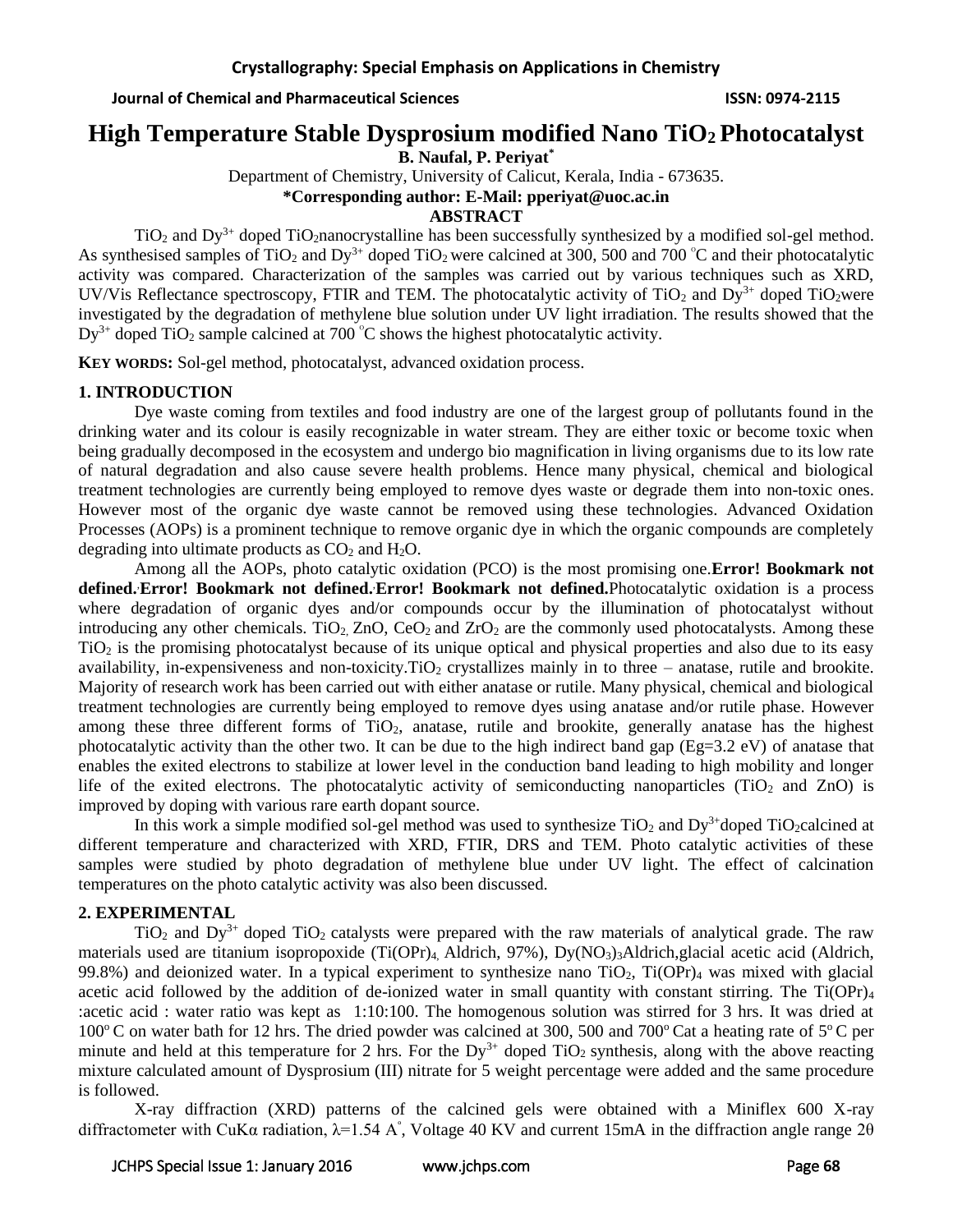### **Journal of Chemical and Pharmaceutical Sciences ISSN: 0974-2115**

 $= 10-70$ °. The FT IR spectra of the gel dried at 100 °C was measured by using a Jasco-FT/IR-4100 spectrometer in the wave number range 4000-400 cm-1 using 70 scans for each sample. The diffuse reflectance spectra (DRS) of the catalysts in the wavelength range of 200-800 nm were obtained using a UV-Vis reflectance spectrophotometer using a Jasco-V-550 UV/VIS spectrophotometer. Morphology of the samples was examined using Transmission Electron Microscope using Hitachi SU-66000.

**2.1. Photocatalytic activity evaluation:** In a typical experiment 0.1 g of sample was dispersed in 50 ml of methylene blue solution having concentration of 1 x  $10^{-4}$ M. This solution was stirred for 10 minutes in dark for the chemisorptions on the surface of the catalyst to avoid any absorption error. The methylene blue solution containing catalyst was then irradiated under UV photo reactor (LZC-4x Luzchem Photo reactor) with continuous and uniform stirring. The degradation of methylene blue dye was monitored by taking 5 ml aliquots at different intervals of time. These aliquots were centrifuged at 4500 rpm for 15 minute and absorption spectra of the samples were recorded using UV/Visible spectrophotometer. Methylene blue concentration was used to determine at a wavelength range of 650 – 660nm. The absorbance set at 650 – 660nm is due to the color of the dye solution and it is used to monitor the degradation of dye. The rate of degradation was assumed to obey first order kinetics and hence the rate constant for degradation k was obtained from the first order plot using equation 1.

$$
ln(A_0/A) = kt \tag{1}
$$

Where  $A_0$  is initial absorbance, A is absorbance after a time and k is the first order rate constant.

### **3. RESULTS AND DISCUSSION**

The nano TiO<sub>2</sub>where synthesized by the hydrolysis of titanium tetra isopropoxide (Ti(OPr)<sub>4</sub>with water. Acetic acid was used as a stabilizing and catalyzing agent. Dysprosium (III) nitrate was used as a dopant source of  $Dy^{3+}$  ion.

**3.1. <b>X-ray Diffraction (XRD):** XRD patterns of TiO<sub>2</sub> and  $Dy^{3+}$  doped TiO<sub>2</sub> powder calcined at a temperature of 300, 500 and 700 °C were shown in Figure 1. For TiO<sub>2</sub> the major peaks obtained at 2 $\theta$  value at 25.18°, 37.94°, 48.07º and 54.15º were assigned to diffraction from the planes (101) , (103), (200), (105), and (213) respectively.  $Dy^{3+}$  doped TiO<sub>2</sub> possess peaks at 2 $\theta$  value at 25.52°, 38.00°, 48.20°, 54.52°, 62.80°, and 75.2° were corresponds to (101), (103), (200), (105) ,(213) and (107) planes respectively. These results are consistent with the data base of (JCPDS No 75-1537) of an anatase TiO<sub>2</sub>. From the XRD pattern it is confirmed that both TiO<sub>2</sub>and Dy<sup>3+</sup>doped TiO<sub>2</sub> are in anatase structure and  $Dy^{3+}$  doped TiO<sub>2</sub>calcined at 700<sup>o</sup>C shows more relative intensity of (101) peak than others. From Figure 1A,XRD patterns of  $Dy^{3+}$  doped TiO<sub>2</sub> at calcination temperature of 700°C shows a doublet at  $2\theta$ = 53.79 and 54.98° corresponding to the planes (105) and (211) where as in the TiO<sub>2</sub> sample this is turned to singlet peak at 2 $\theta$ = 54.01° corresponding to (105) plane in the Dy<sup>3+</sup> doped TiO<sub>2</sub> sample. From XRD spectra, it is clear that  $TiO_2$  and  $Dy^3$ <sup>+</sup>doped  $TiO_2$ showed complete anatase phase at all temperatures. Presence of complete anatase phase is due to the formation of Dy-O-Ti bond which inhibit the movement of Ti atoms for the phase transformation and that of bare  $TiO<sub>2</sub>$  may be due to the addition of acetic acid while synthesis, which stabilize the TiO<sub>2</sub>sol formed after hydrolysis. The relative intensity of (101) peaks increased significantly in  $Dy^{3+}$  doped TiO<sub>2</sub> with respect to the TiO<sub>2</sub>. This confirms the Dy<sup>3+</sup> doping induced higher crystallinity and phase purity in doped TiO<sub>2</sub>.



**Figure.1.XRD pattern of A) TiO<sub>2</sub> B) Dy<sup>3+</sup>dopeTiO<sub>2</sub>at a) 300 b) 500 and c) 700 <sup>o</sup>C**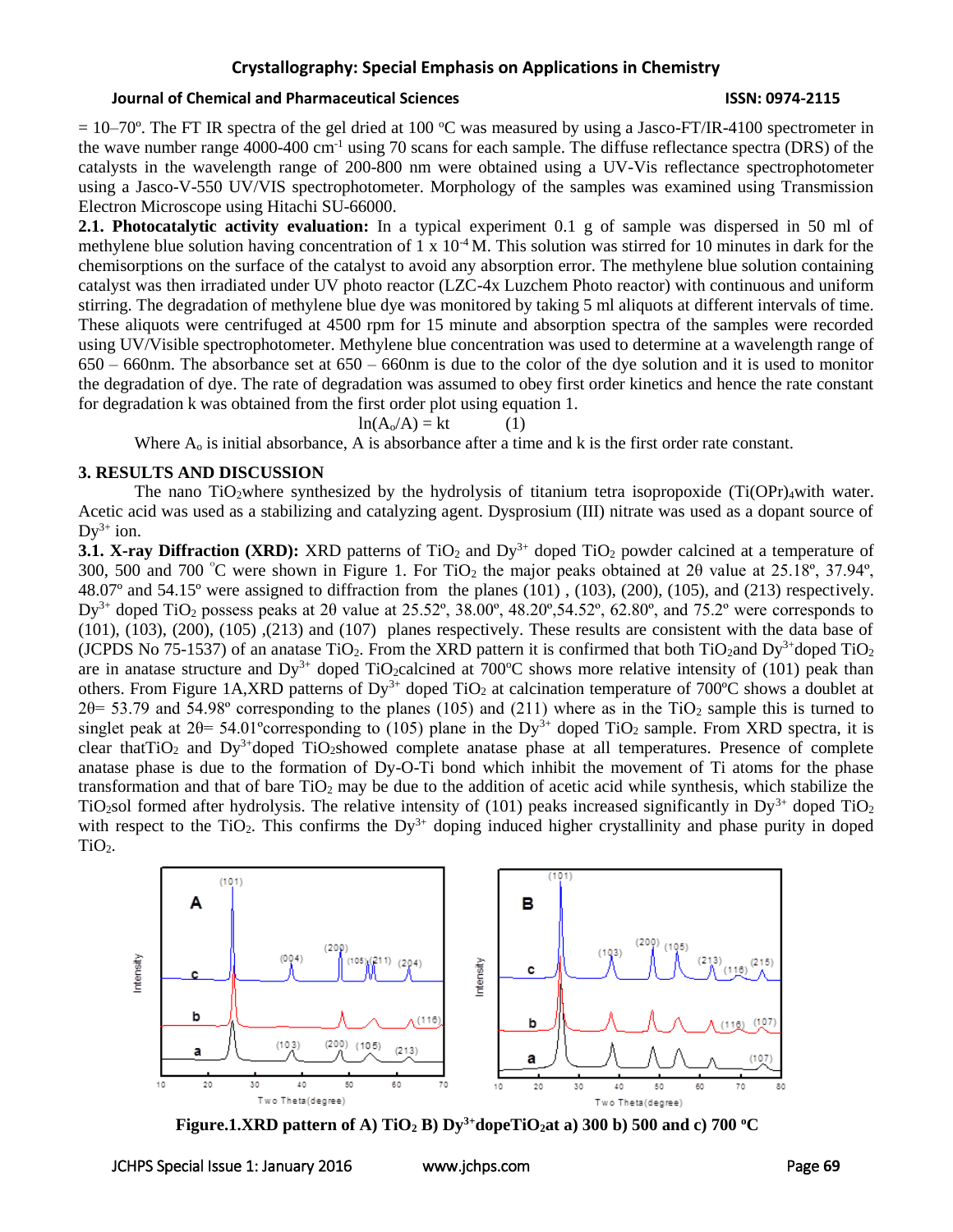### **Journal of Chemical and Pharmaceutical Sciences ISSN: 0974-2115**

Crystalline size calculated for  $TiO<sub>2</sub>$  and  $Dy<sup>3+</sup>$  doped  $TiO<sub>2</sub>$  using Sherr's equation were shown in Table 1. Crystallite sizes of TiO<sub>2</sub>calcined at temperature 300, 500and 700 $^{\circ}$ C are 7.84, 12.6, and 21.7 nm respectively. Similarly crystallite size of Dy<sup>3+</sup> doped TiO<sub>2</sub>calcined at 300, 500 and 700  $\degree$ C was7.2, 8.6 and 11.1 nm respectively. It is found that the crystallite size decreased by  $Dy^{3+}$  doping confirms the improvement in the nanocrystalline nature of TiO<sub>2</sub> as a result of Dy<sup>3+</sup> doping. ForTiO<sub>2</sub> crystallite size increases with calcination temperature. Dy<sup>3+</sup> doped TiO<sub>2</sub> doped sample showed increase in crystallite size with all calcined temperature. From Table 1 it is clear that a drastic change in crystallite size occurs in the case of 700  $^{\circ}$ C calcined sample of TiO<sub>2</sub> to Dy<sup>3+</sup> doped TiO<sub>2</sub>. TiO<sub>2</sub> possess 21.7 nm, however  $Dy^{3+}$  doped TiO<sub>2</sub> possess only 11.1 nm. It indicates that upon doping crystallite size decreases and thus improves nano behavior of  $Dy^{3+}$ doped TiO<sub>2</sub>. The decrease in crystalline size may attributed to the presence of Ti-O-Dybond formation in the  $Dy^{3+}$  doped sample, which inhibits the growth of crystal grains.

| Lable 1.01 vstallite size of 1102 and DV<br>appea Trozcalchied at uniterent temperatures |                          |        |        |  |  |  |
|------------------------------------------------------------------------------------------|--------------------------|--------|--------|--|--|--|
| Sample                                                                                   | Crystallite size (nm)    |        |        |  |  |  |
|                                                                                          | 300 °C                   | 500 °C | 700 °C |  |  |  |
| TiO <sub>2</sub>                                                                         | 7.84                     |        |        |  |  |  |
| $Dy^{3+}$ doped TiO <sub>2</sub>                                                         | $\overline{\phantom{0}}$ | გ.ნ    |        |  |  |  |

**Table 1.Crystallite size of TiO<sup>2</sup> and Dy3+ doped TiO2calcined at different temperatures**

**3.2. FTIR Spectroscopy:** The FTIR spectra of TiO<sub>2</sub> and Dy<sup>3+</sup>doped TiO<sub>2</sub>calcined at 300 °C were shown in Figure 2. TiO<sub>2</sub> and Dy<sup>3+</sup> doped TiO<sub>2</sub> sample possess strong and broad band in the range of 400-700 cm<sup>-1</sup> which were attributed to Ti-O stretching and Ti-O-Ti bridging stretching modes, which is a characteristic peaks of observable in the anatase phase of TiO<sub>2</sub>. A new band at 405 cm<sup>-1</sup>was observed in the spectra of Dy<sup>3+</sup>doped TiO<sub>2</sub> samples. This band is attributed to the Dy–O bond and it arises due to the reason that  $Dy^{3+}$  ions dispersed on the surface of TiO<sub>2</sub> in the form of metal oxides, formed during the calcination process. The peak at  $1425$ ,  $1540 \text{ cm}^{-1}$  in both TiO<sub>2</sub> and  $Dy^{3+}$  doped TiO<sub>2</sub> is due to the symmetric and asymmetric stretching vibration of acetate groups. The band at 1625  $cm<sup>-1</sup>$  and broad band at 3400  $cm<sup>-1</sup>$  in both sample corresponding to the O–H bending and stretching modes of water indicative of the presence of residual water and hydroxyl groups present in the sample. Absorbed  $CO<sub>2</sub>$  on the surface is indicated by the peak on  $2337 \text{ cm}^{-1}$ . The peak at  $2920$  and  $2855 \text{ cm}^{-1}$  is the asymmetric C-H stretching vibration. Absorbed  $CO_2$  on the surface is indicated by the peak on 2337 cm<sup>-1</sup>. The broad peak in the range 400-700 cm<sup>-1</sup>is due to Ti-O stretching vibration modes, which can be observable in the anatase phase of TiO<sub>2</sub>. Band at 543cm<sup>-1</sup> observed, attributes the Dy-O bond. Similar type of observation was also seen in the FTIR spectra of TiO<sub>2</sub> and  $Dy^{3+}$  doped TiO<sub>2</sub>calcined at 500 and 700 °C.



**Figure.2.FTIR spectra of a) TiO<sub>2</sub>b) Dy<sup>3+</sup> doped TiO<sub>2</sub>calcined at 300 °C** 

**3.3. Optical Characterization:** Diffuse Reflectance spectroscopy (DRS) was used to obtain the band gap energy value of TiO<sub>2</sub> and Dy<sup>3+</sup> doped TiO<sub>2</sub>and were shown in Table 3.From DRS, it is clear that the bare TiO<sub>2</sub> has no absorption in the visible region  $($ >400 nm), however the Dy<sup>3+</sup>-doped TiO<sub>2</sub> has showed significant absorption between 400 and 500 nm. Dy<sup>3+</sup> doped TiO<sub>2</sub> sample (Figure 3) showed a significant shift to longer wavelengths and an extension of the absorption in to the visible region due to the doping effect of Dysprosium. Hence band gap energy of  $Dy^{3+}$ doped TiO<sub>2</sub>samples is lesser compared to TiO<sub>2</sub> at different calcinations temperature. Lin (1998), reported that the band gap of TiO<sub>2</sub>nanoparticles was reduced by Nd<sup>3+</sup> doping and the band gap narrowing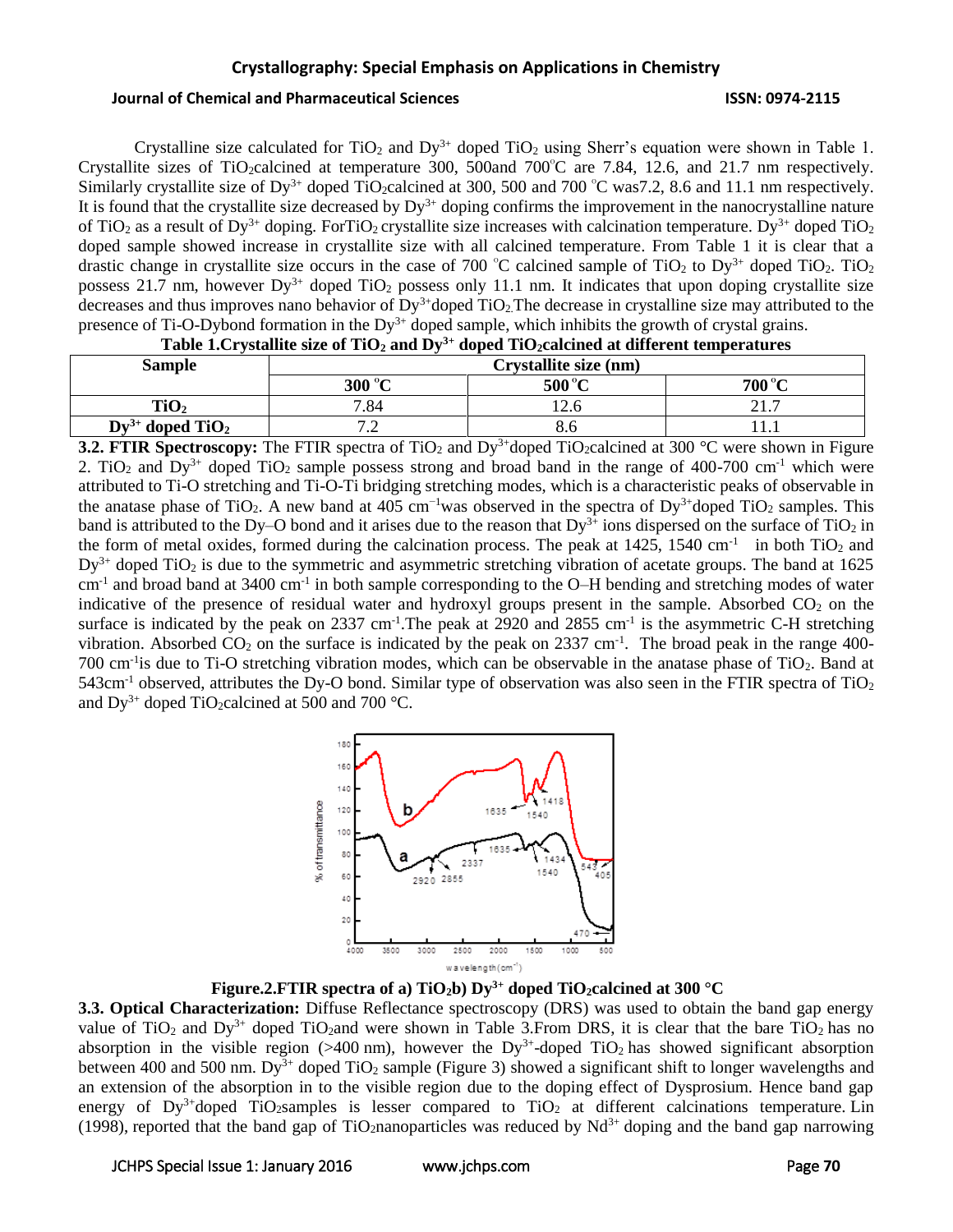### **Journal of Chemical and Pharmaceutical Sciences ISSN: 0974-2115**

was primarily attributed to the substitution  $Nd^{3+}$  ions which introduced electron states into the band gap of TiO<sub>2</sub> to form the new lowest unoccupied molecular orbital. Here FTIR already confirmed the presence of Dy<sup>3+</sup> ion doped in the lattice of TiO<sub>2</sub>. The Dy<sup>3+</sup> ion in TiO<sub>2</sub> lattice will introduce new electronic states into the band gap of TiO<sub>2</sub> to form the new lowest unoccupied molecular orbital that will expected to lead to the higher photocatalytic activity of  $Dy^{3+}$  doped TiO<sub>2</sub>.

**Table 2. Band gap of TiO<sup>2</sup> and Dy3+ doped TiO2calcined at different temperatures**.

| Temperature $({}^{0}C)$ | . .<br>Band gap $(eV)$ |                                  |  |  |  |
|-------------------------|------------------------|----------------------------------|--|--|--|
|                         | TiO <sub>2</sub>       | $Dy^{3+}$ doped TiO <sub>2</sub> |  |  |  |
| 300                     | 3.34                   | 2.54                             |  |  |  |
| 500                     | 2.20                   |                                  |  |  |  |
| 700                     | 3.05                   | 2.49                             |  |  |  |



## **Figure.3.Diffuse Reflectance Spectra of A) TiO<sup>2</sup> B) Dy3+doped TiO<sup>2</sup> at a) 300 b) 500 c) 700<sup>o</sup> C 3.4. Transmission Electron Microscope (TEM):** TEM images of TiO<sub>2</sub>and Dy<sup>3+</sup> doped TiO<sub>2</sub>calcined at 700<sup>o</sup> C were shown in Figure 4.TiO<sub>2</sub> shows a crystallite size of 18–28nm (Fig. 4a) at 700°C. On the other hand, the Dy<sup>3+</sup> doped TiO2has a crystallite size of 7-14nm (Fig. 4b), and thus the TEM observations support the conclusions derived from the XRD data. The electron diffraction image of  $Dy^{3+}$  doped TiO<sub>2</sub>calcined at 700°C shows broad bands due to the Scherrerline broadening which is attributed to the small crystallite sizehowever  $TiO<sub>2</sub>$ , at same temperature, showed distinct spots due to the high crystallinity and larger size of the crystals.



**Figure.4.TEM image of a) TiO<sub>2</sub> b) Dy<sup>3+</sup> doped TiO<sub>2</sub> at 700<sup>o</sup>C** 

**3.5. Photocatalytic activity of TiO<sup>2</sup> and Dy3+ doped TiO2:** Under irradiation from a suitable light source applied to the TiO<sub>2</sub> material, the electrons in theTiO<sub>2</sub> valence band will be excited, causing the electron to jump to the conduction band resulting in formation of a positive hole in the valence band and a free electron in the conduction band. These photogenerated electrons are able to reduce the dioxygen molecule to produce superoxide radicals and the hole can simultaneously oxidize water to produce hydroxyl radicals. These radicals are highly reactive and are able to break chemical bonds. This makes  $TiO<sub>2</sub>$ , a suitable photocatalyst useful in the field of environmental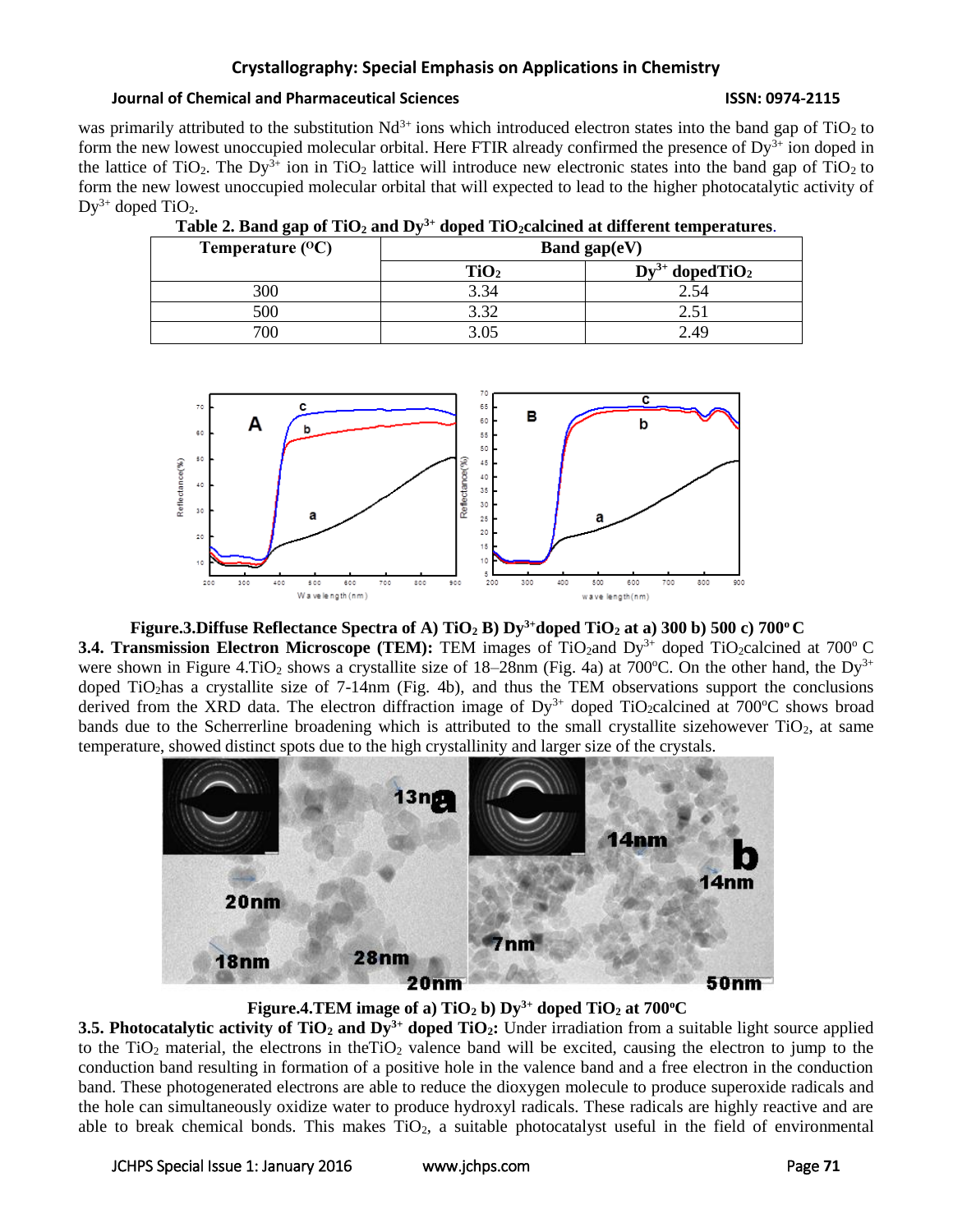### **Journal of Chemical and Pharmaceutical Sciences ISSN: 0974-2115**

purification. Textile dyes and other industrial dye stuffs constitute one of the largest groups of organic compounds that represent an increasing environmental danger. Methylene Blue is a kind of typical azo dye used in the textile dye industry. Here we selected methylene blue dye as a target of photodegradation due to these practical values. The photo catalytic activity of the samples is executed by the degradation using aqueous solution of methylene blue. Before irradiating with a UV lamp light, the samples were stirred in the dark for fifteen minutes. Results of absorption spectra showed that the methylene blue concentration has negligible decrease caused by the slight absorption on photocatalysts surface, which indicates that there is no degradation in the absence of irradiation. When photocatalytic reaction is conducted in aqueous medium, the holes were effectively scavenged by the water and generated hydroxyl radicals OH•, which are strong and unselected oxidant species in respect of total oxidative degradation for organic substrates. The holes, free electron, superoxide and hydroxyl radicals have been proposed as the oxidizing and reducing species responsible for the degradation (mineralization)of the organic substrates.  $TiO_2 + hv \rightarrow h^+ + e^-$ 

 $H^+ + H_2O \rightarrow OH\bullet + H^+$  $h^+$  +dye  $\rightarrow$  products  $OH\bullet + dye \rightarrow products$  $MB+ TiO_2 \rightarrow CO_2 + H_2O + NO_3 + NH_4^+ + SO_4^2$ 

| Table.3.Degradation time and rate constant in min under UV light of samples at different calcination |
|------------------------------------------------------------------------------------------------------|
| <b>temperatures</b>                                                                                  |

| <b>Temperature</b> $({}^{\circ}C)$ | TiO <sub>2</sub> |               | $Dy^{3+}$ doped TiO <sub>2</sub> |               |  |  |  |
|------------------------------------|------------------|---------------|----------------------------------|---------------|--|--|--|
|                                    | Time (min)       | Rate constant | Time (min)                       | Rate constant |  |  |  |
| 300                                | 150              | 0.021         | 105                              | 0.007         |  |  |  |
| 500                                | 70               | 0.037         | 40                               | 0.051         |  |  |  |
| 700                                | 210              | 0.003         | 60                               | 0.070         |  |  |  |
|                                    |                  |               |                                  |               |  |  |  |

Photocatalytic activity of both TiO<sub>2</sub> and  $\overline{Dy^{3+}}$  doped TiO<sub>2</sub> for methylene blue degradation under UV light are summarized in the Table 3. From the Table 3, it is observed that at  $Dy^{3+}$  doped  $TiO<sub>2</sub>$  sample showed greater photocatalytic activity than  $TiO<sub>2</sub>$  under UV light. The rate constant calculated from the first order kinetics were also shown in the Table 3. Among the Dy<sup>3+</sup>doped TiO<sub>2</sub>maximum activity was obtained for sample calcined at 700 °C. The highest rate constant 0.070 min<sup>-1</sup> corresponds to the Dy<sup>3+</sup> doped TiO<sub>2</sub> at 700<sup>°</sup>C while its TiO<sub>2</sub>counterpart has only 0.003 min<sup>-1</sup>. Absorption spectra of methylene blue dye degradation under UV using TiO<sub>2</sub> and Dy<sup>3+</sup> doped TiO<sub>2</sub> at 700 **<sup>o</sup>** C were shown in Figure 6. Therefore it can be concluded that the Dy3+ doped TiO2calcined at 700 **<sup>o</sup>** C is the best photocatalyst among these samples under UV light irradiation, showing the fastest decolourization of methylene blue and has the maximum degradation rate constant.



**Figure.5.Absorption spectra and Kinetic study of methylene blue dye degradation under UV using TiO<sup>2</sup> sample calcined at 700<sup>o</sup>C, C<sup>o</sup> is the Initial absorbance and C is the absorbance after a time of the methylene blue dye degradation**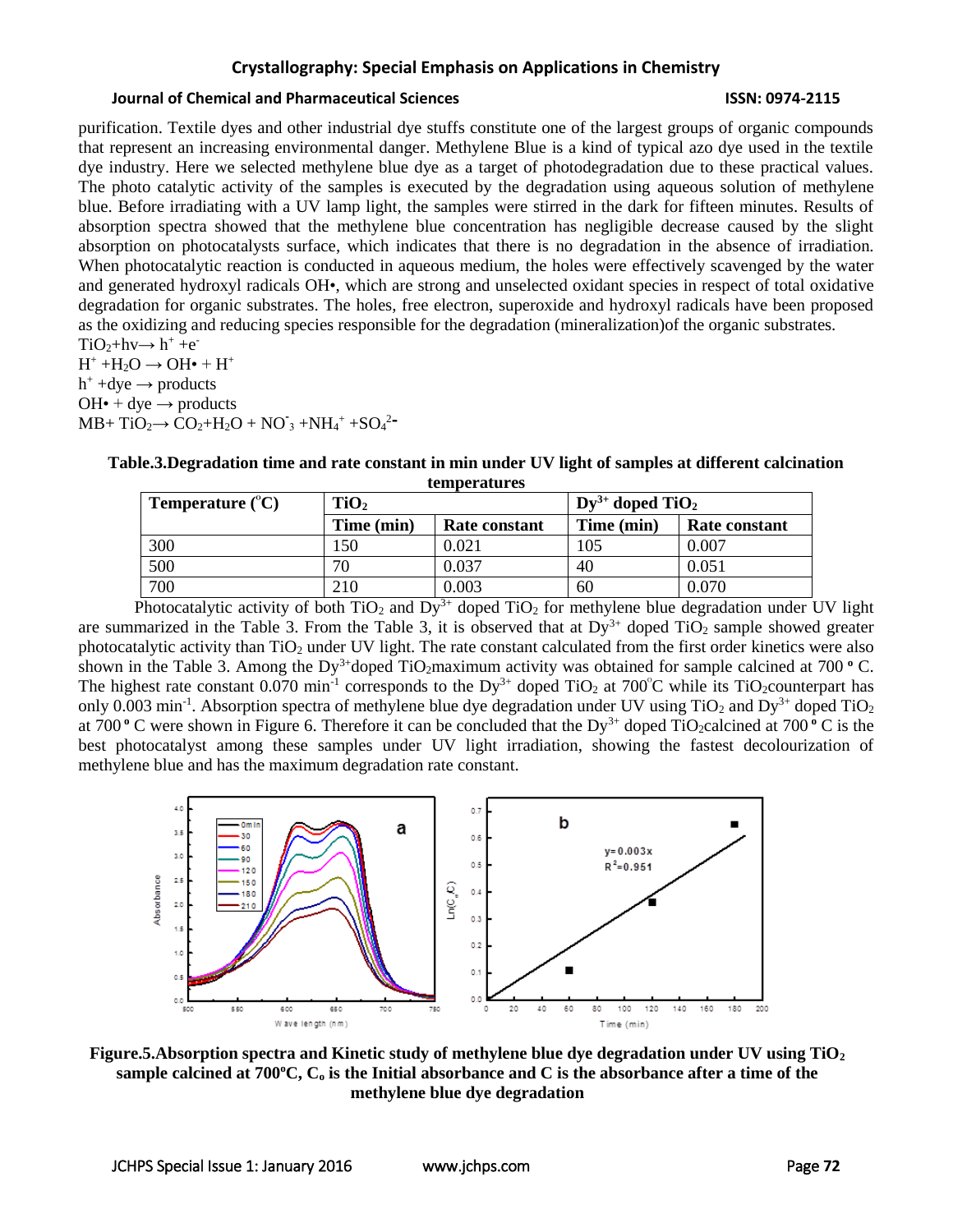**Journal of Chemical and Pharmaceutical Sciences ISSN: 0974-2115**



**Figure.6.Absorption spectra and Kinetic study of methylene blue dye degradation under UV using Dy3+ doped TiO2 sample calcined at 700<sup>o</sup>C,C<sup>o</sup> is the Initial absorbance and C is the absorbance after a time of the methylene blue dye degradation**

### **4. CONCLUSIONS**

Nanocrystalline  $TiO<sub>2</sub>$  and  $Dy<sup>3+</sup>$  doped  $TiO<sub>2</sub>$  has been successfully synthesized using a modified sol-gel method. The samples were calcined at 300, 500 and 700°C and characterized by various techniques such as XRD, UV/Vis Reflectance spectroscopy, FTIR and TEM. XRD study proved that both  $TiO<sub>2</sub>$  and Dy<sup>3+</sup> doped TiO<sub>2</sub> sample synthesised are in the form of anatase phase. TEM study confirmed that  $TiO<sub>2</sub>$  has a crystallite size of  $18-28$  nm, on the other hand, the Dy<sup>3+</sup>doped TiO<sub>2</sub>has a size of 7-14 nm, revealed that the doping Dy<sup>3+</sup> ion decreased the crystallite size of TiO2and thereby induced more nano behavior. FTIR spectroscopy confirmed Ti-O and Ti-O-Ti bond in  $TiO<sub>2</sub>$ , in Dy<sup>3+</sup> doped TiO<sub>2</sub> presence of Dy-O and Ti-O-Dy bonds are also been confirmed along with Ti-O and Ti-O-Ti bond. Diffuse reflectance spectra showed that the  $Dy^{3+}$ doped TiO<sub>2</sub> have a significant red shift and an extension of the absorption in the visible region compared to the TiO<sub>2</sub>. Finally the photocatalytic activity of TiO<sub>2</sub> and Dy<sup>3+</sup> doped TiO<sup>2</sup> at various calcination temperatures was investigated by the degradation of methylene blue solution under UV light. Doping with the  $Dy^{3+}$  significantly enhanced the overall photocatalytic activity for MB degradation under UV light irradiations. The results showed that the  $Dy^{3+}$  doped TiO<sub>2</sub> sample calcined at 700<sup>o</sup> C shows the highest photocatalytic activity under UV light irradiation. These high temperature stable and higher photoactive  $Dy^{3+}$  doped anatase TiO<sub>2</sub> may be used for the self-cleaning, white light emitting and antibacterial coatings on high temperature processed ceramic materials.

### **REFERENCES**

Arslan-Aloton, Advanced oxidation of textile industry dyes, S. Parsons (Ed.), IWA Publishing, London, 2004, 302–308.

Ayca [Kambur,](http://www.sciencedirect.com/science/article/pii/S0926337311005820) Gulin Selda [Pozan, Ismail Boz, Preparation, characterization and photocatalytic activity of TiO](http://www.sciencedirect.com/science/article/pii/S0926337311005820)2– ZrO<sup>2</sup> [binary oxide nanoparticles,](http://www.sciencedirect.com/science/article/pii/S0926337311005820) Appl. Catal. B: [Environ.,](http://www.sciencedirect.com/science/journal/09263373) [115,](http://www.sciencedirect.com/science/journal/09263373/115/supp/C) 2012, 149– 158.

Baiju K.V, Sibu C.P, Rajesha K, Pillai P.K, Mukundan P, Warrier K.G.K, Wunderlich W, [An aqueous sol–gel route](http://www.sciencedirect.com/science/article/pii/S025405840400536X)  [to synthesize nanosized lanthana-doped titania having an increased anatase phase stability for photocatalytic](http://www.sciencedirect.com/science/article/pii/S025405840400536X)  [application,](http://www.sciencedirect.com/science/article/pii/S025405840400536X) Mater. Chem. Phy., 90, 2005, 123–127.

Borgarello E, Kiwi J, Gratzel M, Pelizzetti E, Visca M, [Visible light induced water cleavage in colloidal solutions](http://pubs.acs.org/doi/abs/10.1021/ja00375a010)  [of chromium-doped titanium dioxide particles,](http://pubs.acs.org/doi/abs/10.1021/ja00375a010) J. Am. Chem. Soc., 104, 1982, 2996-3002.

Chockalingam Karunakaran, Binu Naufal, and Paramasivan Gomathisankar, Efficient [Photocatalytic](http://kpubs.org/article/articleMain.kpubs?articleANo=JCGMDC_2012_v56n1_108) Degradation of Salicylic Acid by [Bactericidal](http://kpubs.org/article/articleMain.kpubs?articleANo=JCGMDC_2012_v56n1_108) ZnO. J.Kor.Chem.Soc., 56, 2012, 108-114.